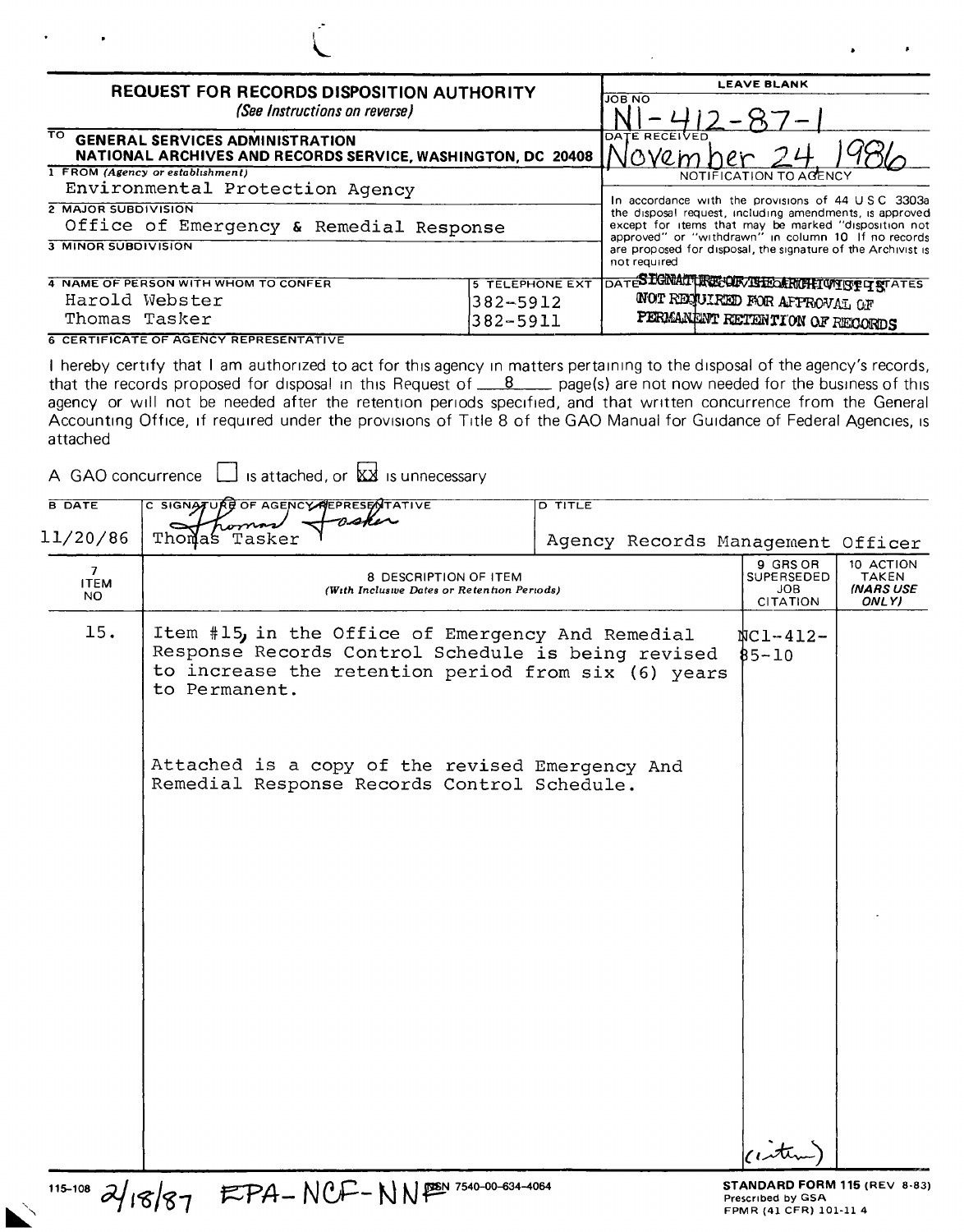| SCHED.NO<br>U.S. ENVIRONMENTAL PROTECTION AGENCY-RECORDS CONTROL SCHEDULES |                                                                                                                                                                                                                                                                                                                                                                                                            |                                                                                                                                                                                                                                                                            |                          |
|----------------------------------------------------------------------------|------------------------------------------------------------------------------------------------------------------------------------------------------------------------------------------------------------------------------------------------------------------------------------------------------------------------------------------------------------------------------------------------------------|----------------------------------------------------------------------------------------------------------------------------------------------------------------------------------------------------------------------------------------------------------------------------|--------------------------|
|                                                                            | TITLE OF SCHEDULE                                                                                                                                                                                                                                                                                                                                                                                          | COVERAGE OF SCHEDULE                                                                                                                                                                                                                                                       |                          |
|                                                                            | EMERGENCY AND REMEDIAL RESPONSE RECORDS                                                                                                                                                                                                                                                                                                                                                                    | APPLICABLE HEADQUARTERS OFFICE                                                                                                                                                                                                                                             |                          |
| <b>ITEM</b><br><b>NO</b>                                                   | NAME AND DESCRIPTION OF RECORD/FILE                                                                                                                                                                                                                                                                                                                                                                        | RETENTION PERIOD AND DISPOSITION                                                                                                                                                                                                                                           |                          |
| $\mathbf{1}$ .                                                             | Controlled and Major Correspondence of the Director, Office<br>of Emergency and Remedial Response. Includes copies of con-<br>trolled and major correspondence signed by the Director. The<br>correspondence significantly documents the program activities<br>and was processed under special handling control procedures<br>because of the importance of the letters or time requirements<br>of replies. | Retention: Permanent.<br>Deposition: Break file at end of year<br>office current plus 1 additional year, then trans-<br>fer to the FRC. Reep in EBC for 10 years, then<br>offer to National Archives in 5 year blocks.                                                     |                          |
| 2.                                                                         | General Corespondence of the Director, Office of Emergency<br>and Remedial Response. Includes copies of non-controlled<br>(routine) correspondence. Records consist of incoming<br>letters and enclosures.                                                                                                                                                                                                 | Retention: Retain 5 years.<br>DISPOSICION: DICAN IIIC aC ena Or y<br>office office 1 year, then transfer to FRC.<br>Destroy when 5 years old.                                                                                                                              |                          |
| 3.                                                                         | Program Development File. Consists of records related to<br>the development of emergency and remedial response policies<br>and programs. Records consist of correspondence issue<br>papers and reports relative to policy, strategy, program<br>control, research priorities, legislative priorities, other<br>other related records.                                                                      | Retention: Permanent.<br>Disposition: Break file at end of 2 years. Keep<br>in office 3 years, then transfer to the rac. Reep<br>in FRC for 20 years, then offer to the National<br>Archives in 5 year blocks.                                                             | <b>RECORDS</b>           |
| 4.                                                                         | Program Management File. Consists of records related to<br>the management and administrative support of each unit of<br>the Office of Pmargancy and Remedial Response. Records con-<br>sist of program planning and implementation, personnel<br>needs, work accomplishments, budgetary materials, and<br>other management activities.                                                                     | Retention: Retain 5 years.<br>Disposition: Break file at end of year. Keep in<br>office I year, then transfer to the FRC. Destroy<br>when 5 years old.                                                                                                                     | <b>MANAGEMENT MANUAL</b> |
| 5.                                                                         | Speeches by Office Director or Staff. Speeches prepared<br>for delivery at civic functions and professional<br>conferences and meetings.                                                                                                                                                                                                                                                                   | Retention:<br>a. Record Copy. Permanent.<br>Information Copies. Retain 1 year.<br><b>b.</b><br><b>Disposition:</b>                                                                                                                                                         |                          |
|                                                                            |                                                                                                                                                                                                                                                                                                                                                                                                            | a. Record Copy. Break file after presentation.<br>Keep in office 5 year, then transfer to the<br>FRC. Keep in FRC 5 years, then transfer to<br>the National Archives in 5 year blocks.<br>b. Information Copies: Destroy when 1 year old<br>or sooner if no longer needed. |                          |

 $\blacksquare$ 

 $\ddot{\phantom{1}}$ 

 $\frac{1}{2}$  at

 $-72.4$  $\mathcal{L}_{\mathcal{C}}$  .

Ŧ, Š  $\mathbf{I}$ 

 $\begin{array}{c} \mathfrak{F}^{\mathfrak{g}}_{\mathfrak{g}} \longrightarrow \mathfrak{F}^{\mathfrak{g}}_{\mathfrak{g}} \end{array}$ 

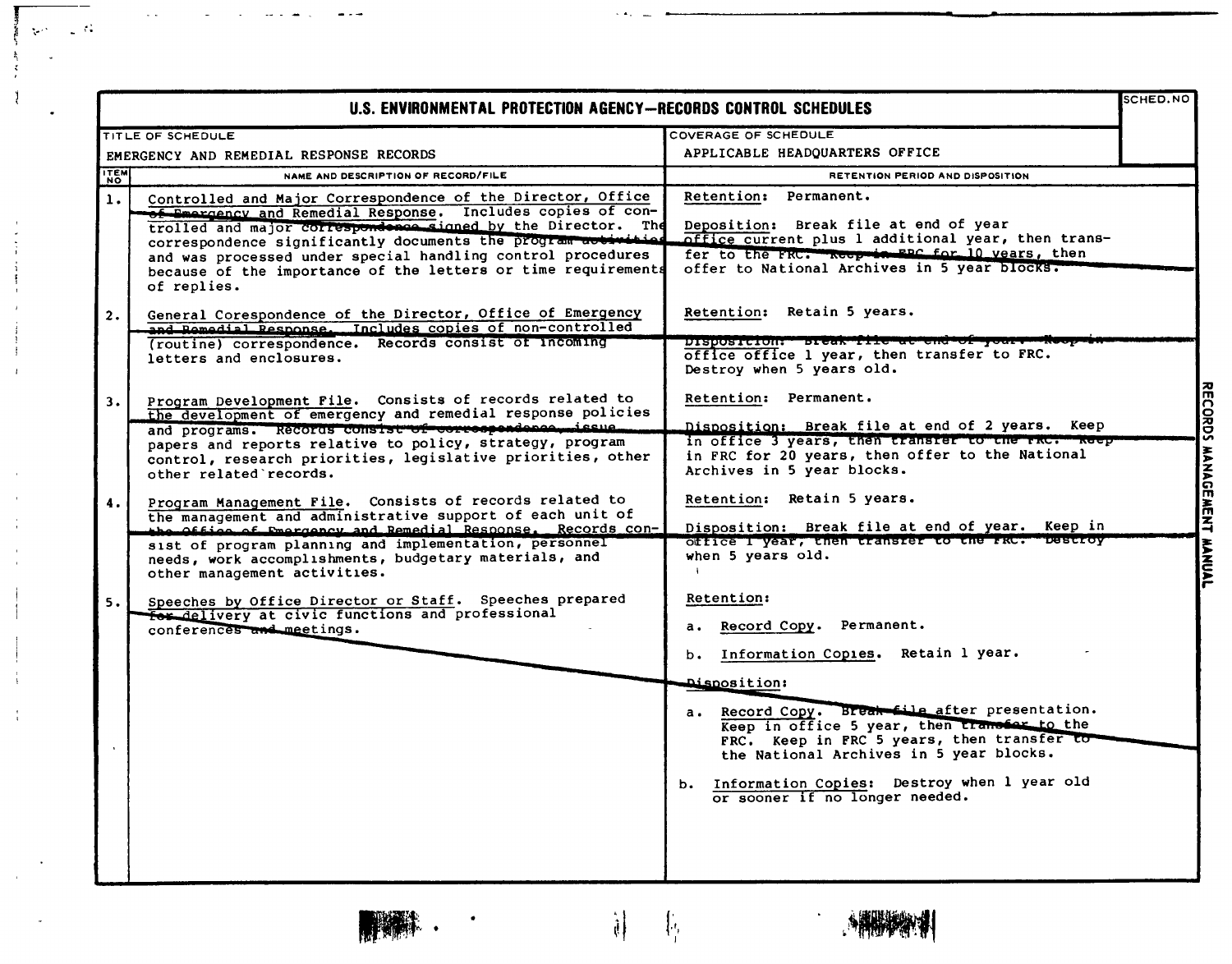| SCHED. NO<br>U.S. ENVIRONMENTAL PROTECTION AGENCY-RECORDS CONTROL SCHEDULES |                                                                                                                                                                                                                                                                                                                                                                                                                                                                                                                           |                                                                                                                                                                 |                   |  |
|-----------------------------------------------------------------------------|---------------------------------------------------------------------------------------------------------------------------------------------------------------------------------------------------------------------------------------------------------------------------------------------------------------------------------------------------------------------------------------------------------------------------------------------------------------------------------------------------------------------------|-----------------------------------------------------------------------------------------------------------------------------------------------------------------|-------------------|--|
|                                                                             | TITLE OF SCHEDULE                                                                                                                                                                                                                                                                                                                                                                                                                                                                                                         | COVERAGE OF SCHEDULE                                                                                                                                            |                   |  |
|                                                                             | EMERGENCY AND REMEDIAL RESPONSE RECORDS                                                                                                                                                                                                                                                                                                                                                                                                                                                                                   | APPLICABLE HEADQUARTERS OFFICE                                                                                                                                  |                   |  |
| <b>TEM</b>                                                                  | NAME AND DESCRIPTION OF RECORD/FILE                                                                                                                                                                                                                                                                                                                                                                                                                                                                                       | RETENTION PERIOD AND DISPOSITION                                                                                                                                |                   |  |
| 6.                                                                          | Freedom of Information Response File. Includes copies of<br>incoming requests for information under the Freedom of<br>Information Act, copies of replice, and espies of any<br>interagency memoranda concerning the request. Note: this<br>file does not contain the Program's official record of<br>information being requested.                                                                                                                                                                                         | Retain 2 years.<br><b>Retention:</b><br>Disposition: Break file at end of year. Keep in<br>in Office current plus I additional year.<br>Destroy when 2 years od |                   |  |
| 7.                                                                          | Foreign Government File. Covers contacts and activities<br>with foreign governments. Records consist of cooperative<br>program agreements, copy of contingency plan, meeting.<br>arrangements, minutes of meetings, news clippings,<br>technical reports and papers, trip reports, etc.                                                                                                                                                                                                                                   | Retention: Retain 6 years.<br>Disposition: Break file at end of year. Keep<br>in office b years, chen deseroy when                                              |                   |  |
| 8.                                                                          | Interagency and Federal Government File. This file<br>contains contacts and activities with other Federal<br>agencies, commissions, and other units of the Federal<br>Government. Records consist of letters and reports<br>relating to Executive Orders, OMB statements and<br>bulletins, proposed legislation and programs,<br>cooperative ventures and proposals, meetings and<br>conferences of other Federal agencies.                                                                                               | Retention: Retain 6 years.<br>Disposition: Break file at end of year. Keep in<br>office o years, chormosososymuhon f wears old.                                 | <b>RECORDS</b>    |  |
| 9.                                                                          | State and Local Government File. Covers contacts and<br>activities with States, counties, and cities. Records<br>consist of letters, meeting arrangements, conies of<br>proposed or existing State laws on uncontrolled<br>hazardous waste facilities, list and staffing of State<br>agencies responsible for hazardous waste management<br>activities, State regulations, reports on meetings<br>with State representatives, State contingency plans,<br>etc.                                                            | Retention: Retain 6 years.<br>Disposition: Break file at end of year. Keep in<br>office 6 years, then destroy when 6 years old.                                 | MANAGEMENT MANUAL |  |
| 10.1                                                                        | Professional and Civil Associations and Institutions.<br>Covers contacts and activities with professional<br>associations (engineers, chemists, etc.) civic-<br>associations (environmentalists, Boy Scouts, JC's,<br>etc.), and institutions (colleges, foundations, etc.).<br>Records consist of meetings and conference arrangements,<br>lists of organization officers, organization brochures,<br>special studies and reports, requests for information<br>and assistance, public participation/community relations. | Retention: Retain 2 years.<br>Dieposition: Break file at end of year. Keep in<br>office 2 years, then destroy when 2 years old.                                 |                   |  |

 $\rightarrow$ 

 $\mathbf{r}$ 



سد

r Articles

 $\frac{3}{2}$ 

 $\ddot{\phantom{1}}$ 

 $\cdot$ 

 $\bar{a}$ 

J, ÷.  $\mathcal{L}$ 

 $\bullet$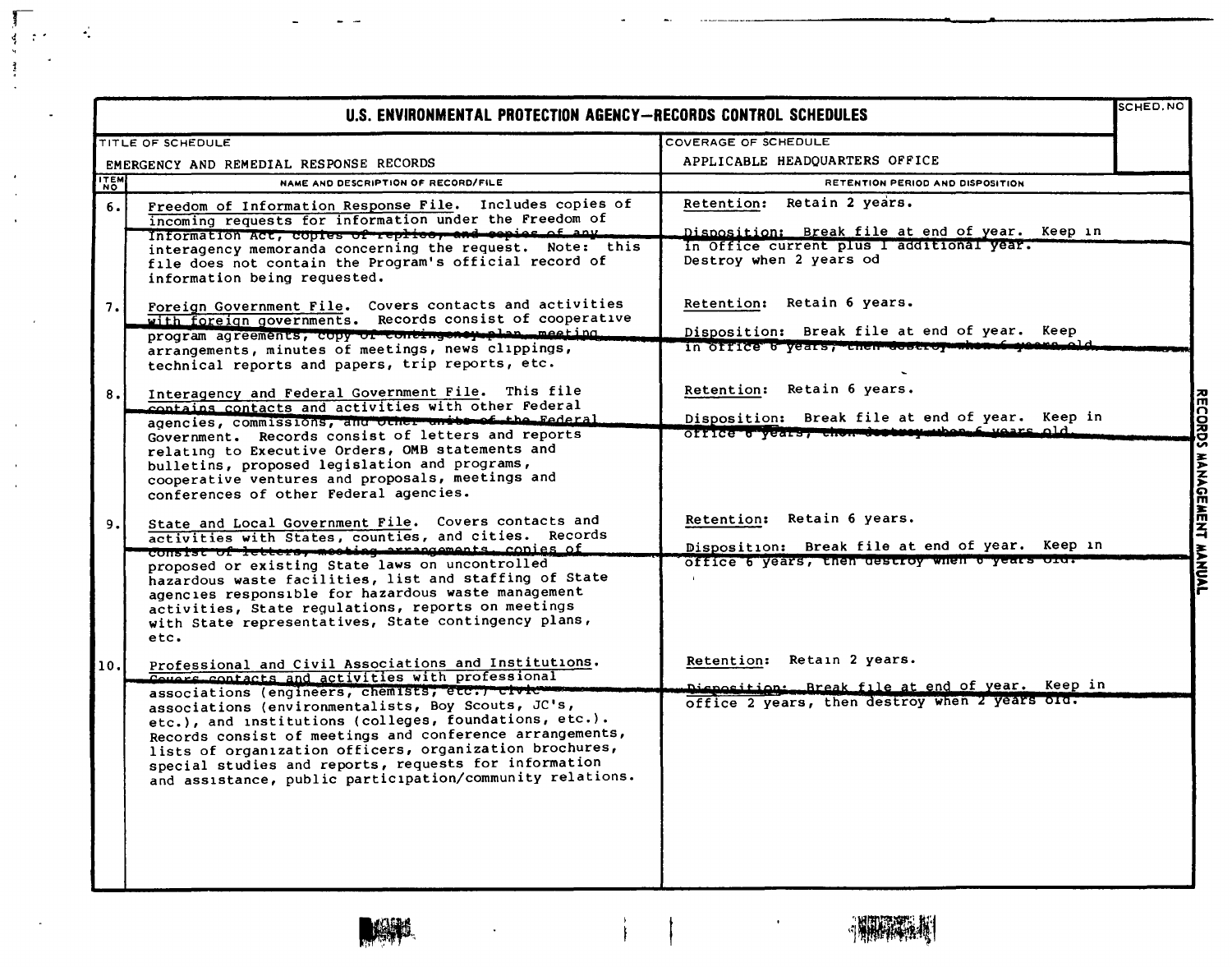|                 | U.S. ENVIRONMENTAL PROTECTION AGENCY-RECORDS CONTROL SCHEDULES                                                                                                                                                                                                                                                                                                                                                                                                                                                                                                                                                                                                                                                                  |                                                                                                                                                                                                                               | SCHED. NO                |
|-----------------|---------------------------------------------------------------------------------------------------------------------------------------------------------------------------------------------------------------------------------------------------------------------------------------------------------------------------------------------------------------------------------------------------------------------------------------------------------------------------------------------------------------------------------------------------------------------------------------------------------------------------------------------------------------------------------------------------------------------------------|-------------------------------------------------------------------------------------------------------------------------------------------------------------------------------------------------------------------------------|--------------------------|
|                 | <b>TITLE OF SCHEDULE</b>                                                                                                                                                                                                                                                                                                                                                                                                                                                                                                                                                                                                                                                                                                        | COVERAGE OF SCHEDULE                                                                                                                                                                                                          |                          |
|                 | EMERGENCY AND REMEDIAL RESPONSE RECORDS                                                                                                                                                                                                                                                                                                                                                                                                                                                                                                                                                                                                                                                                                         | APPLICABLE HEADQUARTERS OFFICE                                                                                                                                                                                                |                          |
| <b>ITEM</b>     | NAME AND DESCRIPTION OF RECORD/FILE                                                                                                                                                                                                                                                                                                                                                                                                                                                                                                                                                                                                                                                                                             | <b>RETENTION PERIOD AND DISPOSITION</b>                                                                                                                                                                                       |                          |
| 11.             | Industrial and Commercial Files. Covers contacts and<br>activities with industrial and commercial firms, in-<br>cluding background data on firms. Records consistent<br>requests for information, product brochures, product<br>distribution data, correspondence, and other related<br>records.                                                                                                                                                                                                                                                                                                                                                                                                                                | Retention: Retain 2 years.<br>Disposition: Break file at end of year. Keep in<br>office 2 years, then destroy when 2 vears old.                                                                                               |                          |
| 12 <sub>1</sub> | Regional Files. Concerns the organization, management,<br>and operation of the regional operations. Records<br>consist of staff lists, planned program. organization<br>plan, summary of activities, regional correspondence<br>with State government units, and correspondence on<br>program actions. (Non-site specific information).                                                                                                                                                                                                                                                                                                                                                                                         | Retention: Retain 6 years.<br>Disposition: Break file at end of year. Keep in<br>office 6 years, then destroy when 6 years old.                                                                                               |                          |
| 13 <sub>4</sub> | Legislation. Contains Records pertaining to proposed<br>and existing EDA legislation. Records consist of proposed<br>bills, acts, amendments, analysis of bills and amend<br>news clips, briefing papers, hearing transcripts and<br>reports, correspondence, etc.                                                                                                                                                                                                                                                                                                                                                                                                                                                              | Retention: Retain 10 years.<br><u> Disposition: Break file at end of year. Keep in</u><br>office 2 years, then transfer to the PROr Boobwey<br>when 10 years old.                                                             |                          |
| 14 <sub>1</sub> | Regulations, Standards, and Guidelines. Contains infor-<br>mation relating to the development of rules and regu-<br>Tations effecting the environmental legislation passed<br>by Congress. Records consist of drafts of proposed<br>requlations and guidelines (National Contingency Plan),<br>internal comments journal articles and other supporting<br>literature, proposed rules, response to proposals, EPA<br>press releases, newspaper clippings, etc.                                                                                                                                                                                                                                                                   | Retention: Permanent.<br>Disposition: Break file after resolution of any<br>litigation. Keep in office 1 year, then trans-<br>Ter to the FRC. Keep in FRC 15 years, then offer<br>to the National Archives when To years old- | RECORDS MANGEMENT MANUAL |
| 15 <sub>1</sub> | Contracts, Interagency, and Cooperative Agreements -<br>Program Group File. Documentation relating to the<br>formulation, award, and changes in contracts, co-<br>operative agreements with a State to take certain<br>actions to cleanup a uncontrolled hazardous waste<br>site, for studies, demonstrations, and services.<br>Records consist of orders for supplies or services<br>(SF-147), procurement requests, justification statements,<br>task orders, contractor bid evaluations, award notices,<br>contractor staff resumes, contract or agreement, report<br>of payments to contractors, progress reports, change notices,<br>application for assistance, copy of State plan, and other<br>related records records. | Retention: Permanent.<br>Disposition: Break file upon the completion of<br>project. Keep in office l year, then transfer<br>to the FRC. When 20 years old offer to NARA<br>in 5 year blocks.                                  |                          |

 $\left| \mathbf{j} \right|$ 

 $\frac{1}{2}$ 

 $\overline{\phantom{a}}$ 

 $\overline{\phantom{a}}$ 

 $\bullet$ 

**TANGER**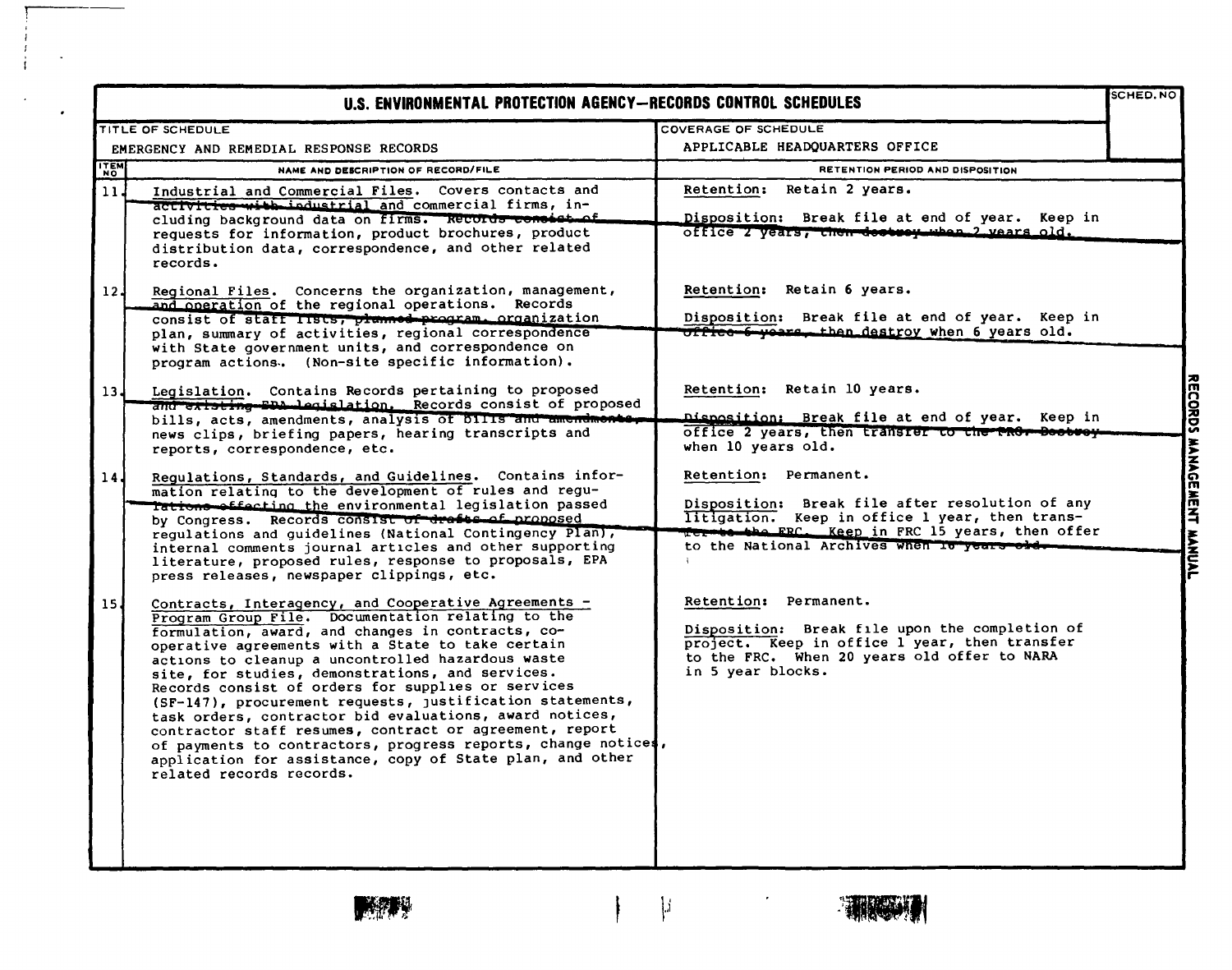| U.S. ENVIRONMENTAL PROTECTION AGENCY-RECORDS CONTROL SCHEDULES |                                                                                                                                                                                                                                                                                                                                                                                                                                                                                                                                                                                                                                                                                                                                                                                                                                       |                                                                                                                                                                                                                                                                                                                                                                                                                                                                                                                                                                                                                                     | SCHED NO                  |
|----------------------------------------------------------------|---------------------------------------------------------------------------------------------------------------------------------------------------------------------------------------------------------------------------------------------------------------------------------------------------------------------------------------------------------------------------------------------------------------------------------------------------------------------------------------------------------------------------------------------------------------------------------------------------------------------------------------------------------------------------------------------------------------------------------------------------------------------------------------------------------------------------------------|-------------------------------------------------------------------------------------------------------------------------------------------------------------------------------------------------------------------------------------------------------------------------------------------------------------------------------------------------------------------------------------------------------------------------------------------------------------------------------------------------------------------------------------------------------------------------------------------------------------------------------------|---------------------------|
|                                                                | TITLE OF SCHEDULE                                                                                                                                                                                                                                                                                                                                                                                                                                                                                                                                                                                                                                                                                                                                                                                                                     | COVERAGE OF SCHEDULE                                                                                                                                                                                                                                                                                                                                                                                                                                                                                                                                                                                                                |                           |
| EMERGENCY AND REMEDIAL RESPONSE RECORDS                        |                                                                                                                                                                                                                                                                                                                                                                                                                                                                                                                                                                                                                                                                                                                                                                                                                                       | APPLICABLE HEADOUARTERS OFFICE                                                                                                                                                                                                                                                                                                                                                                                                                                                                                                                                                                                                      |                           |
| ITEM                                                           | NAME AND DESCRIPTION OF RECORD/FILE                                                                                                                                                                                                                                                                                                                                                                                                                                                                                                                                                                                                                                                                                                                                                                                                   | RETENTION PERIOD AND DISPOSITION                                                                                                                                                                                                                                                                                                                                                                                                                                                                                                                                                                                                    |                           |
| 16.                                                            | Final Reports Resulting From Contractor and Grantee<br>Studies and Services. Final reports submitted by<br>contractors and grantees. Also, includes evaluations<br>and comments by staff members and others.                                                                                                                                                                                                                                                                                                                                                                                                                                                                                                                                                                                                                          | Retention:<br>a. Record Copy (Sponsoring Group). Permanent.<br>b. Information Copies. As determined by<br>user's reference needs.<br><b>Aisposition:</b><br>a. Record Copy. Break file upon completion of<br>project evaluation and comment period __ Keep in<br>office 1 year, then transfer to the FRC. Keep-<br>in the FRC 20 years, then offer to the National<br>Archives when 21 years old.                                                                                                                                                                                                                                   |                           |
| 17.                                                            | Hazardous Site File.<br>Contains documentation of policy and decision made<br>а.<br>by Headquarters and regional personnel concerning<br>the cleanup of uncontrolled hazardous waste sites.<br>Records include correspondence between the Region<br>and Headquarters, other Federal agencies, priority list<br>for cleaner of hazardous waste sites, reports, approval<br>of design and engineering of waste containtment/remedial<br>system, request from Region for additional money to<br>continue cleanup operations and other related records.<br>Includes index (paper and microform).<br>Note: The paper record system currently exists; the<br>micrographic records system does not now exist. When<br>the micrographic records system begins, the paper<br>record system will end and will not be converted to<br>microform. | b. Information Copies. Destroy when no longer<br>used.<br>PAPER RECORD SYSTEM<br>Retention: Permanent.<br>Disposition: Break file upon completion of<br>all cost-recovery litigation. Keep in office<br>2 years, then transfer to the FRC. Offer in<br>5 year blocks to NARA when 20 years old.<br>MICROGRAPHIC RECORD SYSTEM<br>Retention:<br>Paper Records. Retain until conversion to<br>microform has been completed.<br>b. Microform Copy. Permanent.<br>Disposition:<br>a. Paper Records. Keep in office until conver-<br>sion to microform has been completed and micro-<br>form is verified for completeness, then destroy. | RECORDS MANAGEMENT MANUAL |



 $\sim$ 

 $- - -$ 

 $\sim$ 

 $\frac{1}{2}$ 

 $\cdot$  :  $-$ 

 $\ddot{\phantom{a}}$ 

 $\bar{u}$ 

 $\mathcal{A}^{\mathcal{A}}$ 

 $\sim$ 

 $\sim 100$ 

 $\parallel$ 

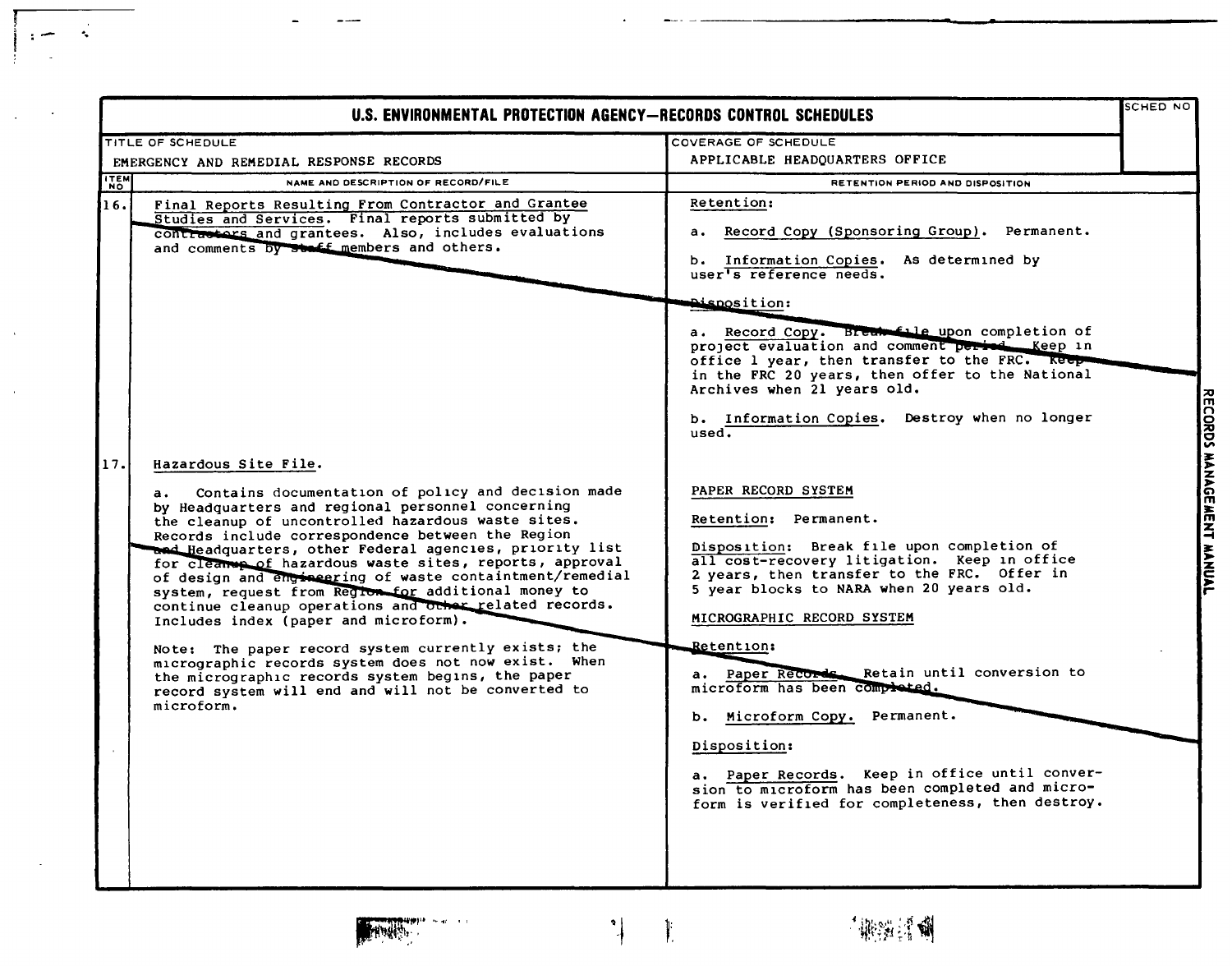| U.S. ENVIRONMENTAL PROTECTION AGENCY-RECORDS CONTROL SCHEDULES                                                                                                                                                                                                                                                                                                                                                                                                                                                                                                                                                                                                         |                                                                                                                                                                                                                                                                                                                                                                                                                                                                                                                                                                                                                                                                                                                                                                                                                                                                                                                                                                                                                                                                                                                                                                                                                                                                                                                  |                                            |  |
|------------------------------------------------------------------------------------------------------------------------------------------------------------------------------------------------------------------------------------------------------------------------------------------------------------------------------------------------------------------------------------------------------------------------------------------------------------------------------------------------------------------------------------------------------------------------------------------------------------------------------------------------------------------------|------------------------------------------------------------------------------------------------------------------------------------------------------------------------------------------------------------------------------------------------------------------------------------------------------------------------------------------------------------------------------------------------------------------------------------------------------------------------------------------------------------------------------------------------------------------------------------------------------------------------------------------------------------------------------------------------------------------------------------------------------------------------------------------------------------------------------------------------------------------------------------------------------------------------------------------------------------------------------------------------------------------------------------------------------------------------------------------------------------------------------------------------------------------------------------------------------------------------------------------------------------------------------------------------------------------|--------------------------------------------|--|
| TITLE OF SCHEDULE                                                                                                                                                                                                                                                                                                                                                                                                                                                                                                                                                                                                                                                      | COVERAGE OF SCHEDULE                                                                                                                                                                                                                                                                                                                                                                                                                                                                                                                                                                                                                                                                                                                                                                                                                                                                                                                                                                                                                                                                                                                                                                                                                                                                                             |                                            |  |
| EMERGENCY AND REMEDIAL RESPONSE RECORDS                                                                                                                                                                                                                                                                                                                                                                                                                                                                                                                                                                                                                                | APPLICABLE HEADQUARTERS OFFICE                                                                                                                                                                                                                                                                                                                                                                                                                                                                                                                                                                                                                                                                                                                                                                                                                                                                                                                                                                                                                                                                                                                                                                                                                                                                                   |                                            |  |
| <b>ITEM</b><br>NAME AND DESCRIPTION OF RECORD/FILE                                                                                                                                                                                                                                                                                                                                                                                                                                                                                                                                                                                                                     | RETENTION PERIOD AND DISPOSITION                                                                                                                                                                                                                                                                                                                                                                                                                                                                                                                                                                                                                                                                                                                                                                                                                                                                                                                                                                                                                                                                                                                                                                                                                                                                                 |                                            |  |
| b. Contains documentation and information concerning<br>the remedial investigations and feasibility studies of<br>uncontrolled hazardous waste (superfund) sites. Records<br>include contractor notebooks of field observations,<br>calculations maps, photographs, drawings, supporting<br>documentation, drett and final reports used in the<br>investigation and choice of a remedial action at a<br>superfund site. Includes indexes (paper and microform).<br>Note: The paper record system is being terminated and<br>the micrographic records system will soon replace the<br>paper system. Records that cannot be microformed will<br>be retained permanently. | b. Microform Copy.<br>Break file upon completion<br>of all cost-recovery litigation. Keep in office<br>2 years, then transfer to the FRC. When 20 years<br>old offer to NARA in 5 year blocks.<br>c. Other Microform Copies. Destroy when no<br>longer needed.<br>PAPER RECORD SYSTEM<br>Retention: Permanent.<br>Disposition: Break file upon completion of<br>all cost-recovery litigation. Keep in office<br>2 years, then transfer to the FRC. Offer in 5<br>year blocks when 20 years old.<br>MICROGRAPHIC RECORD SYSTEM<br><b>Retention:</b><br>a. Paper Records. Retain until conversion to<br>microform has been completed.<br>b. Microform Copy. Permanent.<br>Disposition:<br>a. Paper records that have been microfilmed.<br>Keep in office until conversion to microform has<br>been completed and microform is vorified for<br>completeness, then destroy.<br>b. Microform Copy. Break file upon completion<br>of all cost-recovery litigation. Keep in office<br>2 years, then transfer to the FRC. When 20 years<br>old offer to NARA in 5 year blocks.<br>c. Other Microform Copies. Destroy when no<br>longer needed.<br>d. Paper records that have not been microformed.<br>Permanent. Keep in office 2 years, then trans-<br>fer to FRC. Offer to NARA in 5 year blocks when<br>20 years old. | 쥬<br><b>CORDS</b><br>MANAGE<br>MENT MANUAL |  |

 $\left| \cdot \right|$ 

 $\downarrow$ 



أسابيتها

 $\mathbf{A}^{\prime}$ 

 $\rightarrow$ 

 $\bullet$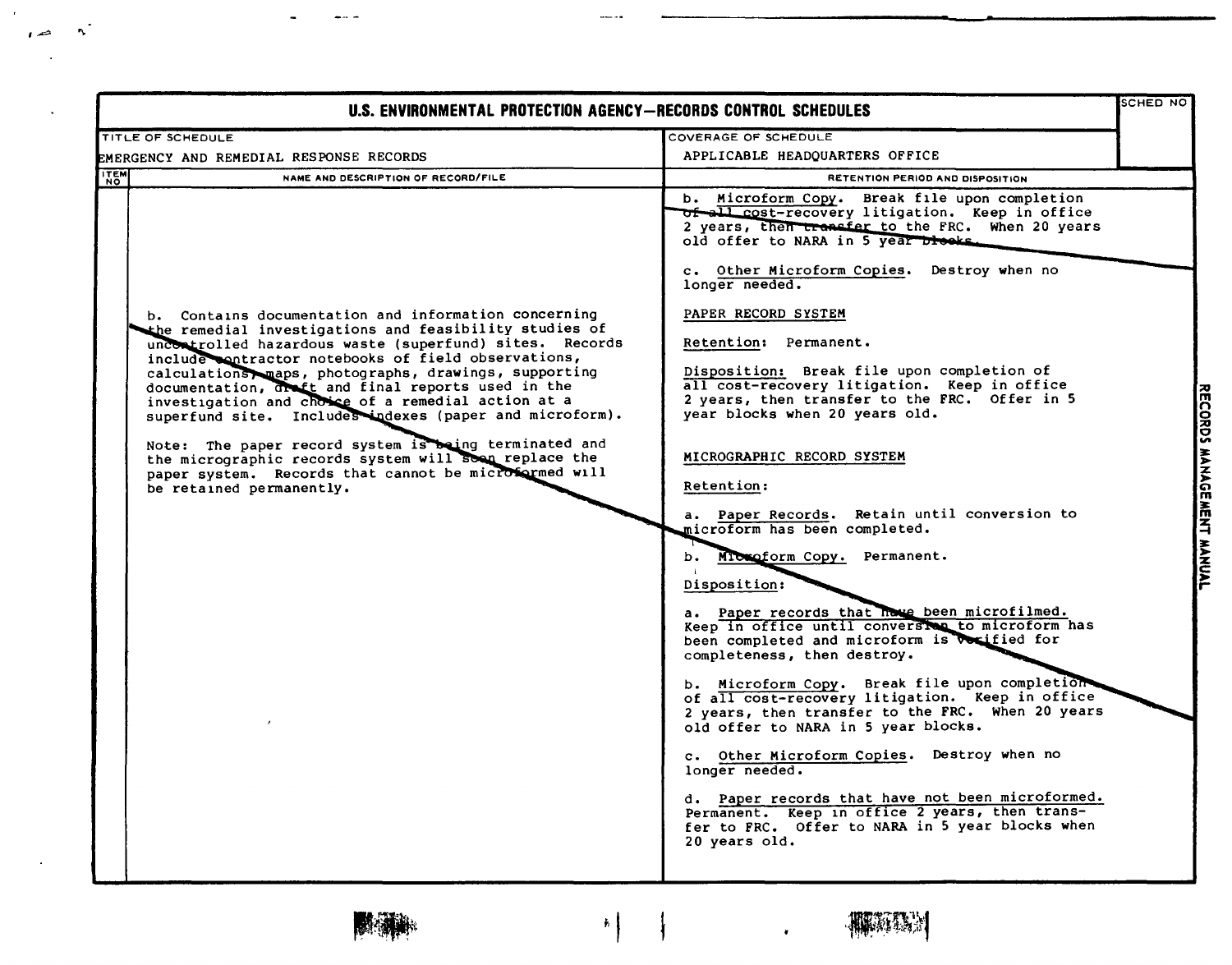|                           | U.S. ENVIRONMENTAL PROTECTION AGENCY-RECORDS CONTROL SCHEDULES                                                                                                                                                                                                                                                                                                                                                                                                                            |                                                                                                                                                                                                                                                                                                                                                     |
|---------------------------|-------------------------------------------------------------------------------------------------------------------------------------------------------------------------------------------------------------------------------------------------------------------------------------------------------------------------------------------------------------------------------------------------------------------------------------------------------------------------------------------|-----------------------------------------------------------------------------------------------------------------------------------------------------------------------------------------------------------------------------------------------------------------------------------------------------------------------------------------------------|
|                           | TITLE OF SCHEDULE<br>EMERGENCY AND REMEDIAL RESPONSE RECORDS                                                                                                                                                                                                                                                                                                                                                                                                                              | COVERAGE OF SCHEDULE<br>APPLICABLE HEADQUARTERS OFFICE                                                                                                                                                                                                                                                                                              |
| <b>ITEN</b>               | NAME AND DESCRIPTION OF RECORD/FILE                                                                                                                                                                                                                                                                                                                                                                                                                                                       | RETENTION PERIOD AND DISPOSITION                                                                                                                                                                                                                                                                                                                    |
|                           | 18. Liability and Financial Responsibility of Owner or<br>Operator Contains records used to document the decisions<br>made by Headquarters and regional personnel concerning<br>the liability and financial responsibility of an owner/<br>operator of an uncontrolled hazardous waste site. Includes<br>policy and guidance issued by Headquarters to regions,<br>copy of notification from the owner/operator of a factive<br>that the facility is in compliance with Section 107(k)(2) | Retention: Retain 20 years after completion<br>of enforcement and cost-recovery action.<br>Disposition: Break file upon completion of<br>all entorcement and cost-recovery actions.<br>Keep in office 2 years, then transfer to<br>the FRC. Destroy when 20 years old.                                                                              |
|                           | of CERCL Act, documentation of determination by the Agency<br>that owner/operator has or has not complied, documented<br>verification by EPA that the owner/operator has established<br>appropriate financial responsibility, referral of case for<br>filing of judicial action, demand letters, and other related<br>records.                                                                                                                                                            |                                                                                                                                                                                                                                                                                                                                                     |
| 19.J                      | Closes. Contains records used to document the decisions<br>made by Headquarters and regional personnel concerning<br>claims filed against the Fund under Section 112(a) of the<br>CERCL Act. Includes policy and guidance issued by head-<br>quarters to regions, copy of official claim, documentation<br>of action to settle claim, copy of the agreement of the<br>final settlement of the claim, and other related records.                                                           | Retention: Retain 5 years.<br>Disposition: Break file upon settlement of<br>claim/completion of cost-recovery actions.<br>Keep in office lyear, then transfer to the<br>FRC. Destroy when 5 years old.                                                                                                                                              |
| 20. $\blacktriangleright$ | <b>Feebnical Assistance Data System (TAD).</b> Computer printouts<br>showing chemical and physical characteristics and emergency<br>response procedures of 1100 substances (oil and other-<br>hazardous materials) which may be hazardous to the public<br>health or weltare or environment if discharged or spilled.                                                                                                                                                                     | Retention: See Disposition below.<br>Disposition: Keep in office until superseded,<br>then destroy.                                                                                                                                                                                                                                                 |
| $21 J^{\bullet}$          | publications, Promotional Items, and Supporting Artwork.<br>General and technical literature and promotional items.<br>Literature and promotional items take the form of handbooks<br>brochures, pamphlets, buttons, and bumper stickers. Artwork<br>consists of original drawings and photographs                                                                                                                                                                                        | Retention:<br>a. Distribution Supply Copies. Last print<br>date plus 3 years.<br>b. Information Copies. As determined by<br>user seference needs.<br>Disposition:<br>a. Distribution Supply Copies. Break file<br>after printing and initial distribution.<br>After 3 years destroy undistributed copies.<br>b. Information Copies. Destroy when no |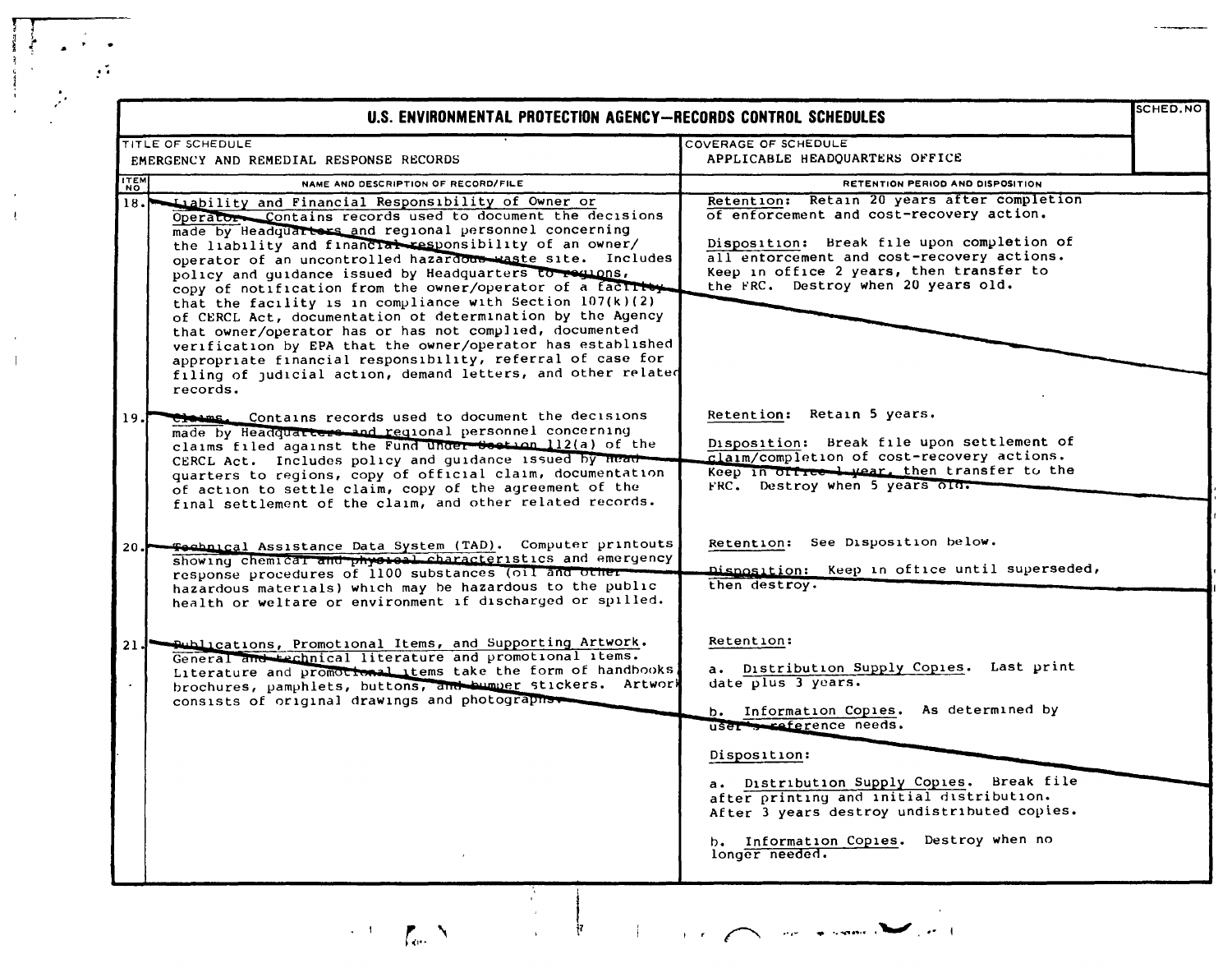| U.S. ENVIRONMENTAL PROTECTION AGENCY-RECORDS CONTROL SCHEDULES                                                                                                                                                                                                                                                                                                                                                                                                                                                                                                                                                                                                                                                                                                                                                                                                                                                                                                    |                                                                                                                                                                                                                                                                                                                                                                                                                           |  |
|-------------------------------------------------------------------------------------------------------------------------------------------------------------------------------------------------------------------------------------------------------------------------------------------------------------------------------------------------------------------------------------------------------------------------------------------------------------------------------------------------------------------------------------------------------------------------------------------------------------------------------------------------------------------------------------------------------------------------------------------------------------------------------------------------------------------------------------------------------------------------------------------------------------------------------------------------------------------|---------------------------------------------------------------------------------------------------------------------------------------------------------------------------------------------------------------------------------------------------------------------------------------------------------------------------------------------------------------------------------------------------------------------------|--|
| TITLE OF SCHEDULE                                                                                                                                                                                                                                                                                                                                                                                                                                                                                                                                                                                                                                                                                                                                                                                                                                                                                                                                                 | COVERAGE OF SCHEDULE                                                                                                                                                                                                                                                                                                                                                                                                      |  |
| EMERGENCY AND REMEDIAL RESPONSE RECORDS                                                                                                                                                                                                                                                                                                                                                                                                                                                                                                                                                                                                                                                                                                                                                                                                                                                                                                                           | APPLICABLE HEADQUARTERS OFFICE                                                                                                                                                                                                                                                                                                                                                                                            |  |
| <b>ITEM</b><br>NAME AND DESCRIPTION OF RECORD/FILE                                                                                                                                                                                                                                                                                                                                                                                                                                                                                                                                                                                                                                                                                                                                                                                                                                                                                                                | RETENTION PERIOD AND DISPOSITION                                                                                                                                                                                                                                                                                                                                                                                          |  |
| 22 Congressional Reports. Reports prepared by the<br>Admin strator for the Emergency Response Program which<br>are submitted to the President and Congress. Reports<br>address the implementation of the Comprehensive<br>Environmental Response, Compensation and Liability Act<br>in terms of the effectivenes or the Government to<br>respond to and mitigate the effects or releases of<br>hazardous substances; summary of past receipts and<br>disbursements from the Fund; projection of future randing<br>needs remain after the expiration of authority to<br>collect taxes; record and experience of the Fund in<br>recovering Fund disbursements from liable parties;<br>State participation in the system of response, liability,<br>and compensation established by the Act. Also, prepare<br>report which identify additional hazardous wastes and<br>recommend appropriate tax rates for such wastes for<br>the Post-closure Liability Trust Fund. | Retention:<br>a. Record Copy. Permanent.<br>b. Information Copies. Retain 3 years.<br>Disposition:<br>a. Record Copy. Break file upon transmission<br>to Congress. Keep in office for 3 years, then<br>transfer to the Federal Record Center. Keep in<br>FRC for IS years, then offer to the National<br>Archives in 10 year blocks.<br>b. Information Copies. Destroy when 3 years<br>old or sooner if no longer needed. |  |

 $\frac{1}{\sqrt{2}}$ 

 $\overline{r}$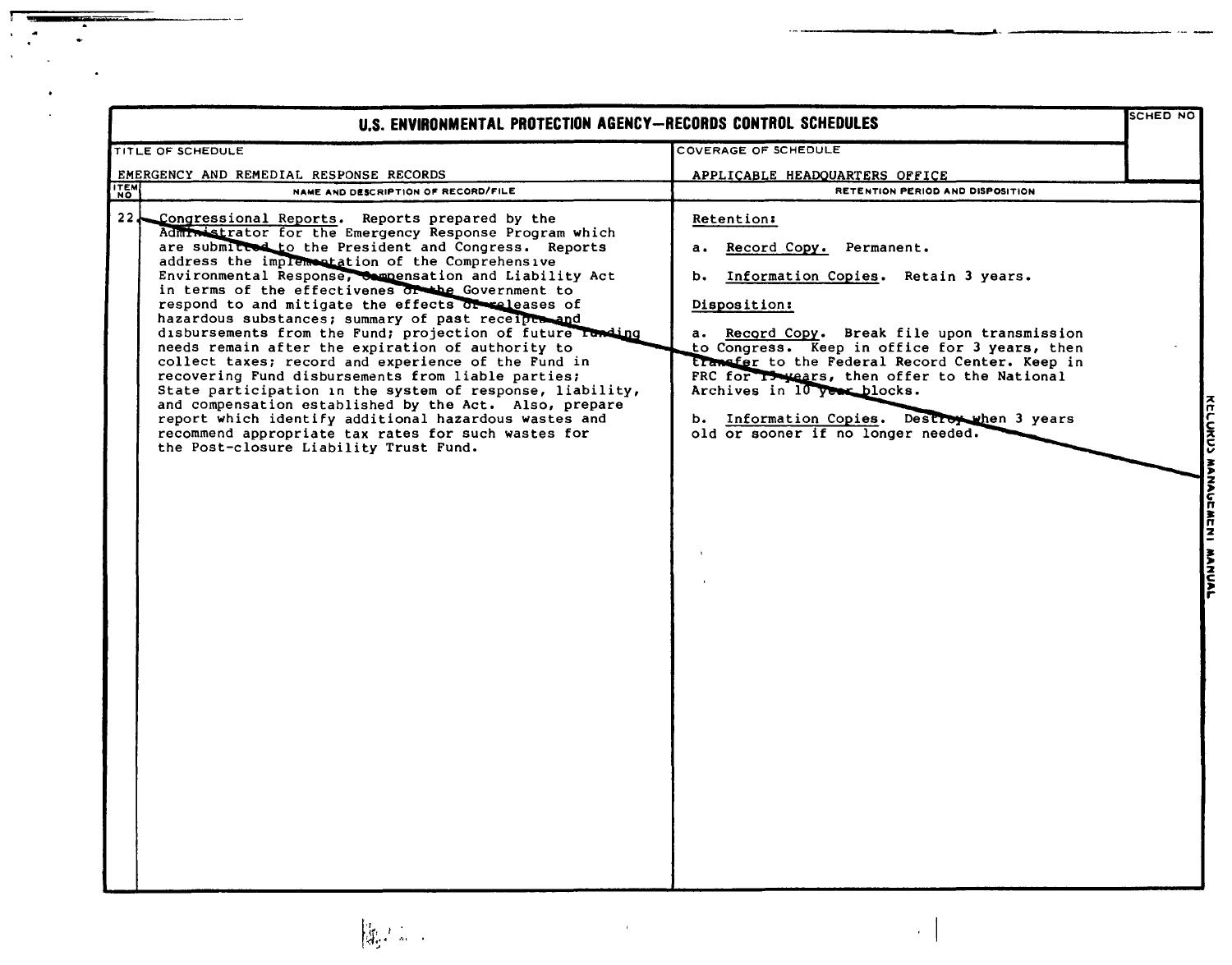Atch to SF 115 (Revised Item Numbers compared to rrevious Item Numbers, Schedule Number, and NARS Job Number)

Title of Schedule: EMErgency And Remedial Response Records

 $\frac{1}{4}$ 

| REVISED                     |                    | $\sim$ $\sim$<br>PREVIOUS |                       |
|-----------------------------|--------------------|---------------------------|-----------------------|
| Item Numbers                | Item No.           | Schedule No.              | NARS Job No.          |
| $\mathbf 1$ .               | $\mathbf 1$ .      | $\bar{\mathcal{A}}$       | $NC1 - 412 - 85 - 10$ |
| $2$ .                       | $2$ .              |                           |                       |
| 3.<br>$\tilde{\phantom{a}}$ | 3.                 |                           |                       |
| 4.                          | $\boldsymbol{4}$ . |                           |                       |
| 5.                          | 5.                 |                           |                       |
| $\mathbf 6$ .               | $\mathbf 6$ .      |                           |                       |
| $7$ .                       | $7$ .              | $\ddot{\phantom{0}}$      |                       |
| $\bf 8$ .                   | $\bf 8$ .          |                           |                       |
| $9$ .<br>مستحسن والع        | $9$ .              |                           |                       |
| $10$ .                      | $10$ .             |                           |                       |
| 11.                         | 11.                |                           |                       |
| 12.                         | 12.                |                           |                       |
| 13.                         | 13.                |                           |                       |
| 14.                         | $14$ .             |                           |                       |
| 15.                         | 15.                |                           |                       |
| 16.                         | 16.                |                           |                       |
| 17.                         | 17.                |                           |                       |
| 18.                         | $18. \,$           |                           |                       |
| 19.                         | 19.                |                           |                       |
| $20$ .                      | $20$ .             |                           |                       |
| 21.                         | 21.                |                           |                       |
| 22.                         | 22.                |                           |                       |